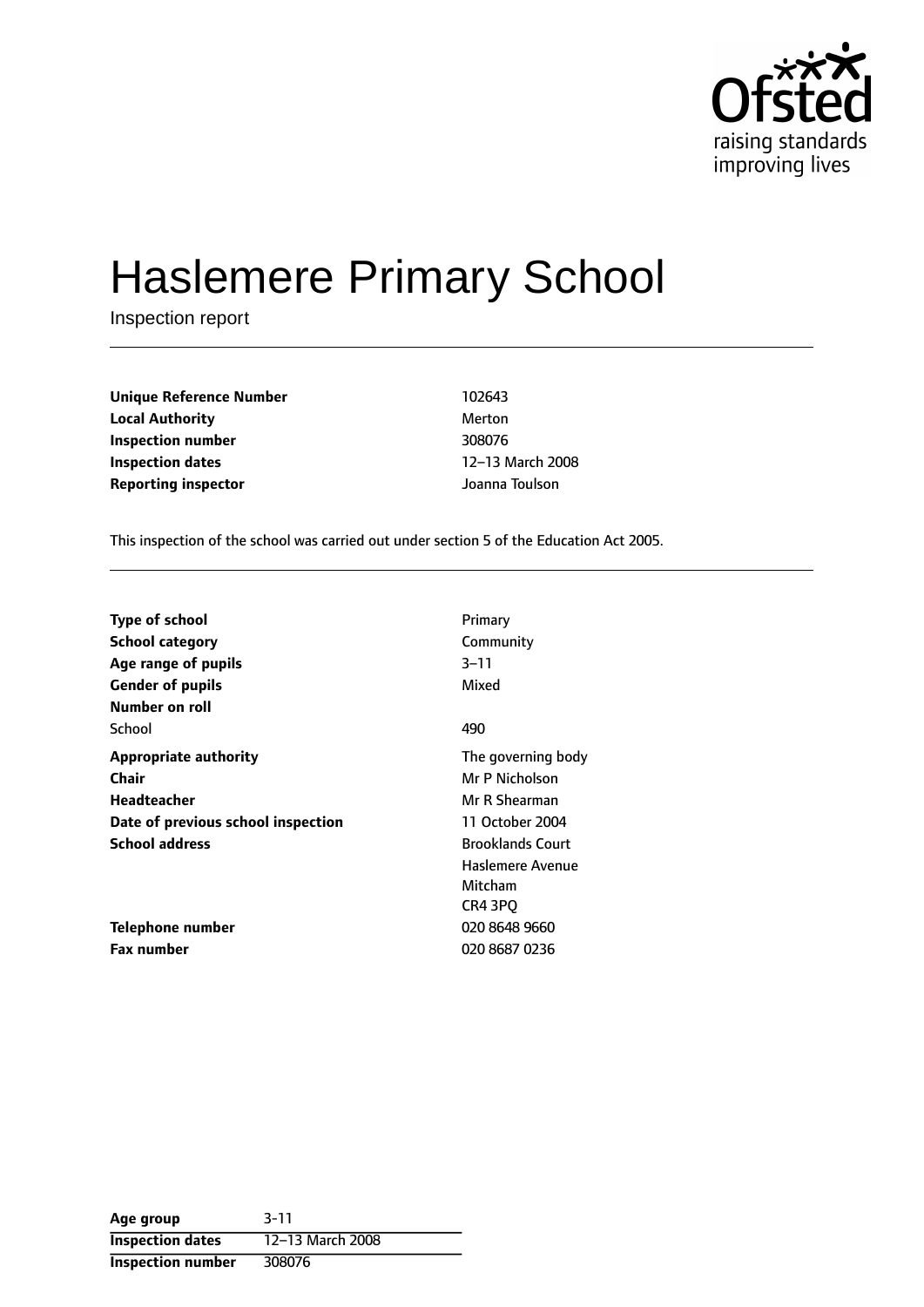.

© Crown copyright 2008

#### Website: www.ofsted.gov.uk

This document may be reproduced in whole or in part for non-commercial educational purposes, provided that the information quoted is reproduced without adaptation and the source and date of publication are stated.

Further copies of this report are obtainable from the school. Under the Education Act 2005, the school must provide a copy of this report free of charge to certain categories of people. A charge not exceeding the full cost of reproduction may be made for any other copies supplied.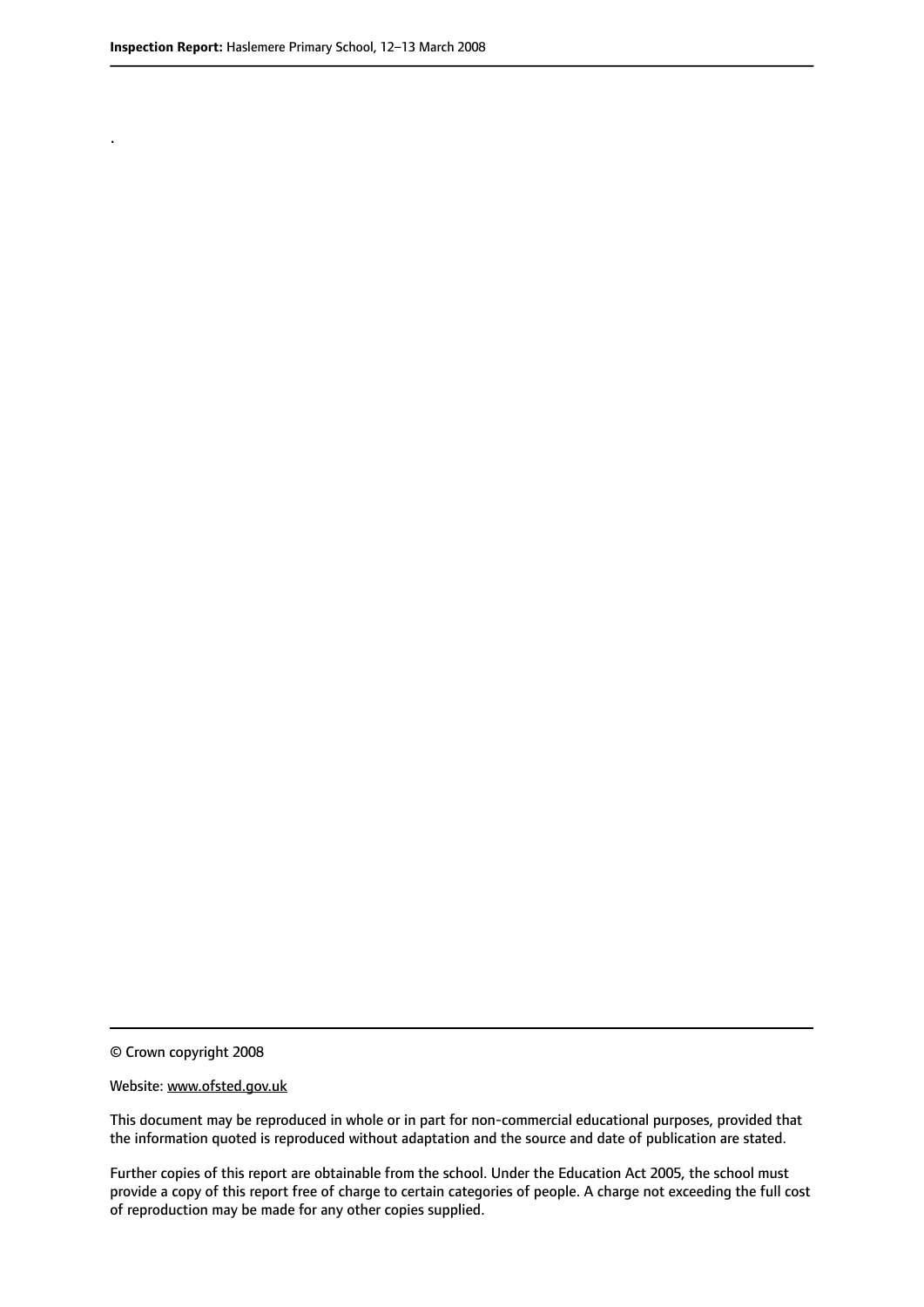# **Introduction**

The inspection was carried out by three Additional Inspectors.

## **Description of the school**

In September 2003, following reorganisation by the local authority, the school changed from being a first school to a primary school. It is now larger than most primary schools. The proportion of pupils eligible for free school meals is much higher than average. More pupils than usual come from minority ethnic backgrounds, the largest group being of Black African heritage. A large proportion of these pupils speak English as an additional language, with more than is found nationally being at the early stages of learning English. The proportion of pupils with learning difficulties or disabilities is also much higher than average.

## **Key for inspection grades**

| Grade 1 | Outstanding  |
|---------|--------------|
| Grade 2 | Good         |
| Grade 3 | Satisfactory |
| Grade 4 | Inadequate   |
|         |              |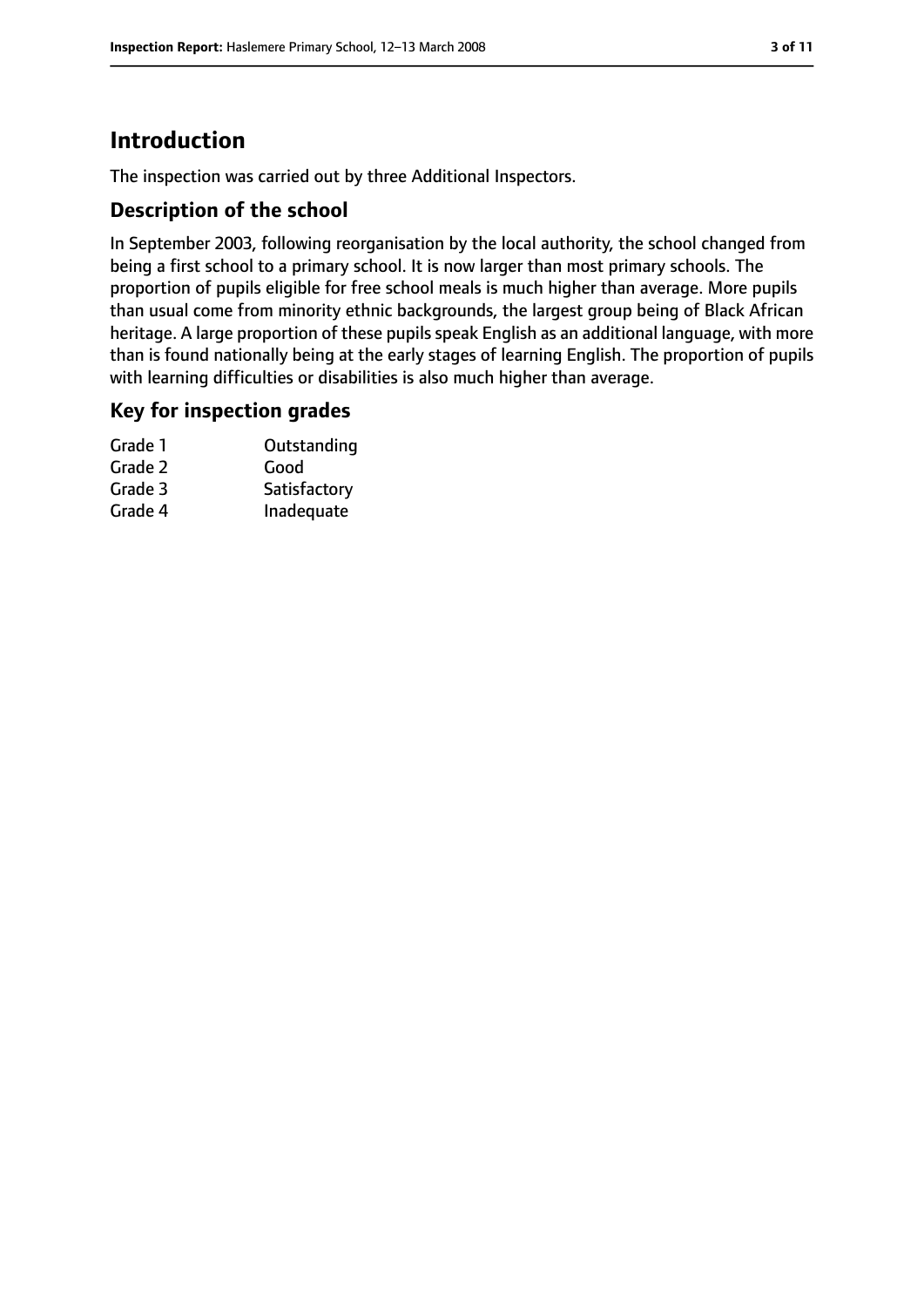# **Overall effectiveness of the school**

#### **Grade: 3**

Haslemere is a caring, well-ordered school which provides a satisfactory standard of education. Pupils enjoy school and the opportunities it provides. Parents are very supportive and speak highly of the school. As a parent said, 'Haslemere has been more than just a school to educate my children. It has supported my family, listened and given advice when needed.'

The good care and support that all pupils receive in school is due to the strong commitment of staff to breaking down the significant barriers to learning that many pupils experience. The school faces significant challenges: a large number of pupils (around 158) who are at the early stages of learning English, the often difficult socio-economic circumstances of pupils and the high percentage of pupils with learning or behaviour difficulties. The school is adapting the curriculum to better meet the needs of the pupils and help them to see that learning can be relevant and fun. During the week of the inspection, pupils were encouraged to enjoy reading through a 'Book Week' which included drama and storytelling by visiting performers. The excellent provision of clubs and activities outside of the school day also helps to enrich the lives of the pupils. For example, the Indian dance club is enjoyed by boys and girls who perform enthusiastically. Pupils' understanding of and commitment to leading a healthy life style is outstanding. The school provides a bright, well-cared for environment in which pupils feel safe.

From their low starting points, pupils make satisfactory progress as they move through the school. By the end of Year 6, standards are broadly average.

The quality of teaching and learning varies in quality and is satisfactory overall. In some lessons, pupils make good progress because activities are carefully planned and opportunities are taken to develop literacy and numeracy skills. For example, following a performance of 'Alice in Wonderland', Year 6 pupils closed their eyes to imagine and describe travelling down a rabbit hole. Sometimes, work is not well matched to the individual needs of pupils and this hinders their ability to make progress. The school has identified the need to improve the teaching of phonics (linking letters and sounds) in order to raise standards in reading and writing.

The headteacher and senior leaders have promoted a clear vision for the school which is shared by all staff. The school has identified key areas in which improvements are needed. However, plans to address these are not sufficiently linked to the achievement of pupils in order that success can be monitored and evaluated. The school has a satisfactory capacity to improve, as demonstrated by the recent improvements to the curriculum provision.

## **Effectiveness of the Foundation Stage**

#### **Grade: 3**

Staff work closely with parents who appreciate the good quality of care that is provided. As a parent said, 'My child doesn't like the weekends because she doesn't go to Nursery'. Induction into school life is good because groups of children are allocated to 'key workers' who know them and their parents well. The play based approach makes learning fun and enables children to feel safe and secure. Provision in the Nursery is good but the lack of a secure outside area for Reception children hinders their development and learning. Teaching in Reception is good. It is satisfactory in the Nursery because opportunities are sometimes missed to develop children's literacy and mathematical skills. Recently introduced systems to assess how much progress children are making are good and well used in Reception.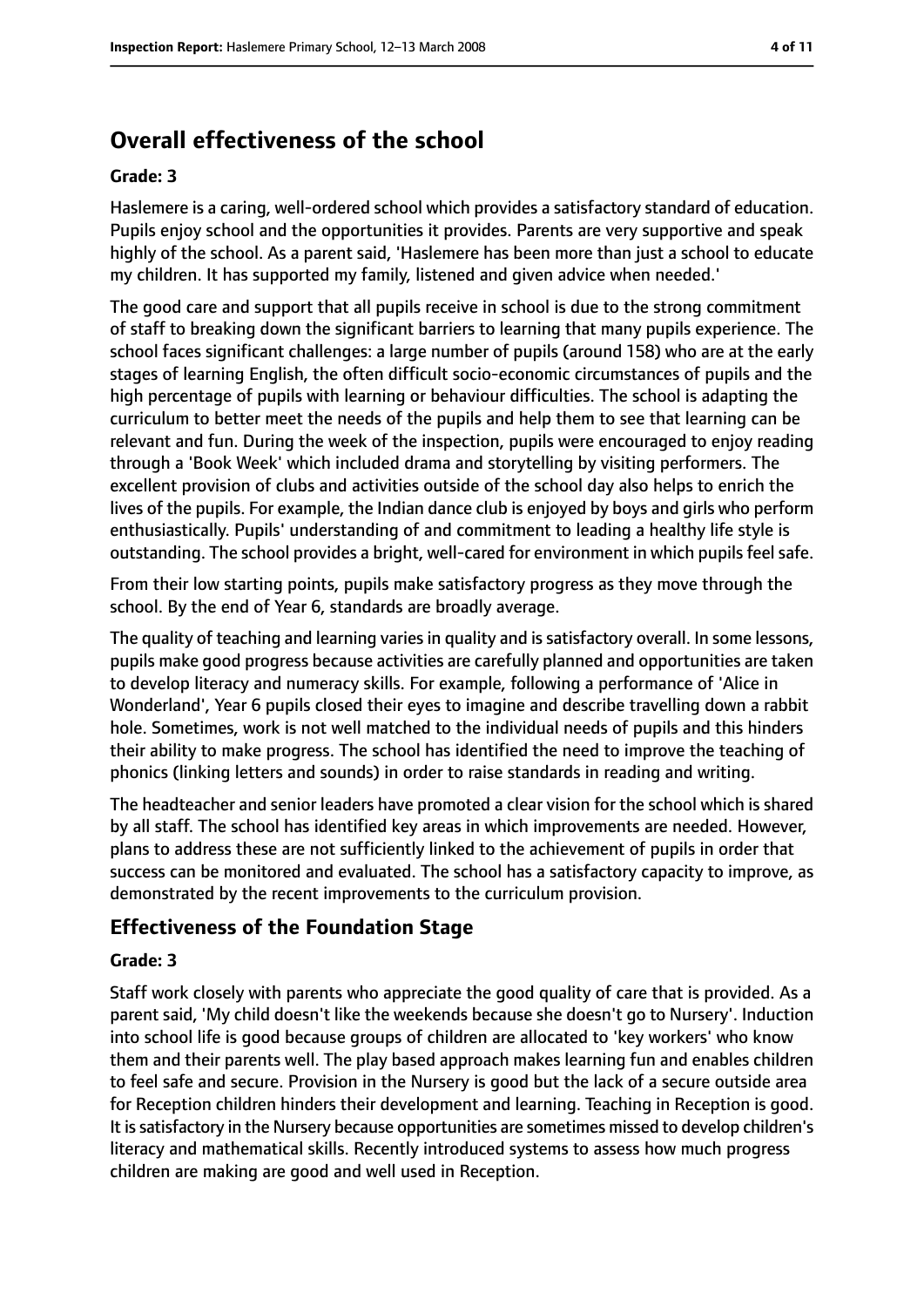## **What the school should do to improve further**

- Link improvement planning and monitoring to the achievement of pupils.
- Raise standards in reading and writing by improving the teaching of phonics.
- Improve the quality of teaching and learning by ensuring that teachers use assessment information well to plan activities which match the needs of individual pupils.

A small proportion of the schools whose overall effectiveness is judged satisfactory but which have areas of underperformance will receive a monitoring visit by an Ofsted inspector before their next Section 5 inspection.

# **Achievement and standards**

#### **Grade: 3**

Pupils enter school with levels which are lower than those expected for their age, particularly in communication, language and literacy. Standards at the end of Year 2 have been falling steadily since 2003 and were significantly below average in reading, writing and mathematics in 2007. Current pupils are making satisfactory progress through the Foundation Stage and Key Stage 1 because teaching is satisfactory overall. The school recognises that more needs to be done to support the low level of skills, particularly in reading and writing, of pupils in Year 3. Progress through Key Stage 2 is satisfactory overall and by the end of Year 6, pupils reach standards which are broadly average. Pupils' particular difficulties often relate to dyslexia, behavioral and emotional difficulties, or speech, language and communication problems. The good management of their needs contributes to their good progress. Pupils who are at the early stages of learning English also receive good support from specialist teachers and as a result, they, too, make good progress.

# **Personal development and well-being**

## **Grade: 2**

Pupils enjoy school and this is reflected in their good attendance. They develop good personal qualities, such as being able to work well in pairs or groups. By being given opportunities, for example, to read for the class, perform dance, music or plays in assemblies, pupils develop confidence and show a good sense of responsibility. Their understanding of and commitment to staying healthy is outstanding. For example, one child persuaded another to eat more vegetables at lunch time, because, as she said, 'They are good for you'. The take up of sports activities is very high. Pupils make a good contribution to the community through their fund raising for charities and their involvement in local events. Cultural awareness is good and pupils understand that bullying and racism are unacceptable. Pupils feel that their views are listened to. They feel proud that the school council was so successful in helping to reorganise lunchtimes to create a calmer environment in the hall. Behaviour is good in lessons because staff support individuals well and have effective strategies to promote good behaviour. Some pupils, however, behave less well when not supervised closely and the school recognises that, despite effective actions to improve behaviour, there remains a group of pupils who consistently lose privileges.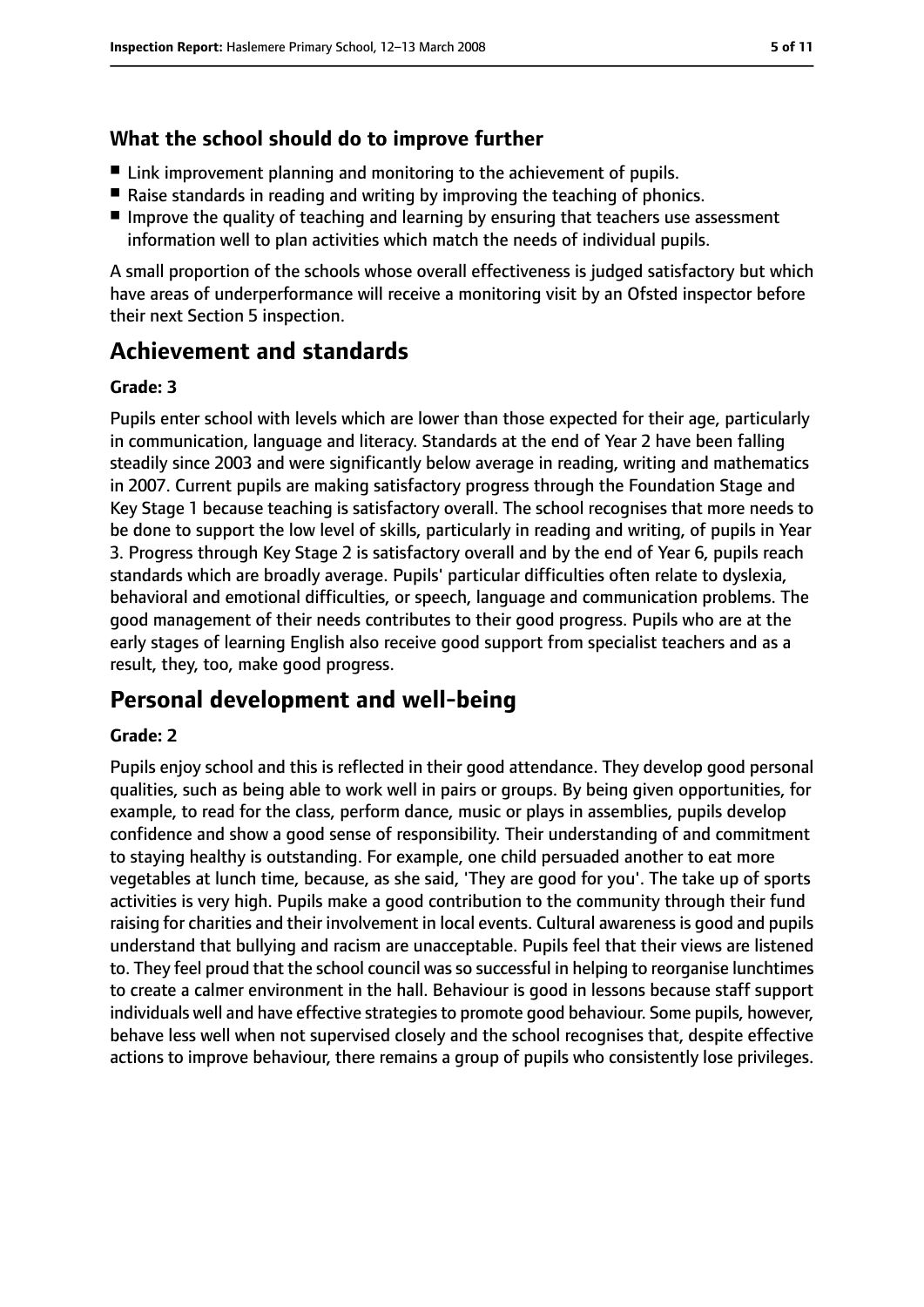# **Quality of provision**

# **Teaching and learning**

#### **Grade: 3**

The quality of teaching and learning is satisfactory overall. Warm, friendly relationships between adults and pupils create an environment in which pupils feel they can 'have a go'. In the best lessons, activities are well planned. Opportunities are taken to develop literacy and numeracy skills and the pace of learning is lively. As a result, pupils make good progress. For example, in a successful Year 1 lesson, pupils learnt about the numbers which add together to make 10 through practical activities with bean bags, hoops and by singing songs and rhymes.

Where teaching is weaker, work is sometimes too easy or too difficult. This is because teachers are not using assessment information well enough to ensure that the challenge of work is appropriate for individual pupils. Opportunities are lost to demonstrate effective writing and some pupils are not being taught how to link letter and sounds (phonics) well enough to help them with their reading and writing.

## **Curriculum and other activities**

#### **Grade: 2**

The school has recently introduced a revised 'Creative Curriculum' which makes clear links between different subjects so that pupils see the relevance and excitement of learning. Pupils are enjoying the curriculum offered which is contributing well to their personal development, although the school has not yet evaluated its impact on standards. The provision of enrichment activities is excellent, including a wide range of lunchtime and after school activities which support learning well and promote healthy lifestyles. Visits to places of interest, visitors to the school and residential visits all extend the experiences of pupils and enrich their lives.

#### **Care, guidance and support**

#### **Grade: 3**

The care provided to support learners is good. Statutory requirements for safeguarding pupils are met. The school works well with parents and agencies to support the learning and emotional needs of pupils. Pupils who learn English as an additional language benefit from good support for their verbal and writing skills. Good support from well trained supportstaff makes a valuable contribution to pupils' learning and self esteem, especially for those with learning difficulties or disabilities. Supervision of the playground is not sufficiently vigilant to prevent poor behaviour and pupils say that play is sometimes too rough. Good systems are in place to monitor how well pupils are doing, but these are not used well enough to ensure that work is well matched to individual needs. The marking of work is not giving pupils sufficient guidance about what they need to do in order to improve.

# **Leadership and management**

#### **Grade: 3**

The headteacher, governors and senior leaders have created a common sense of purpose among the staff. The inclusion of all learners is central to this. Parents are fully supportive of the school and receive frequent information about the life of the school. For example, the meeting held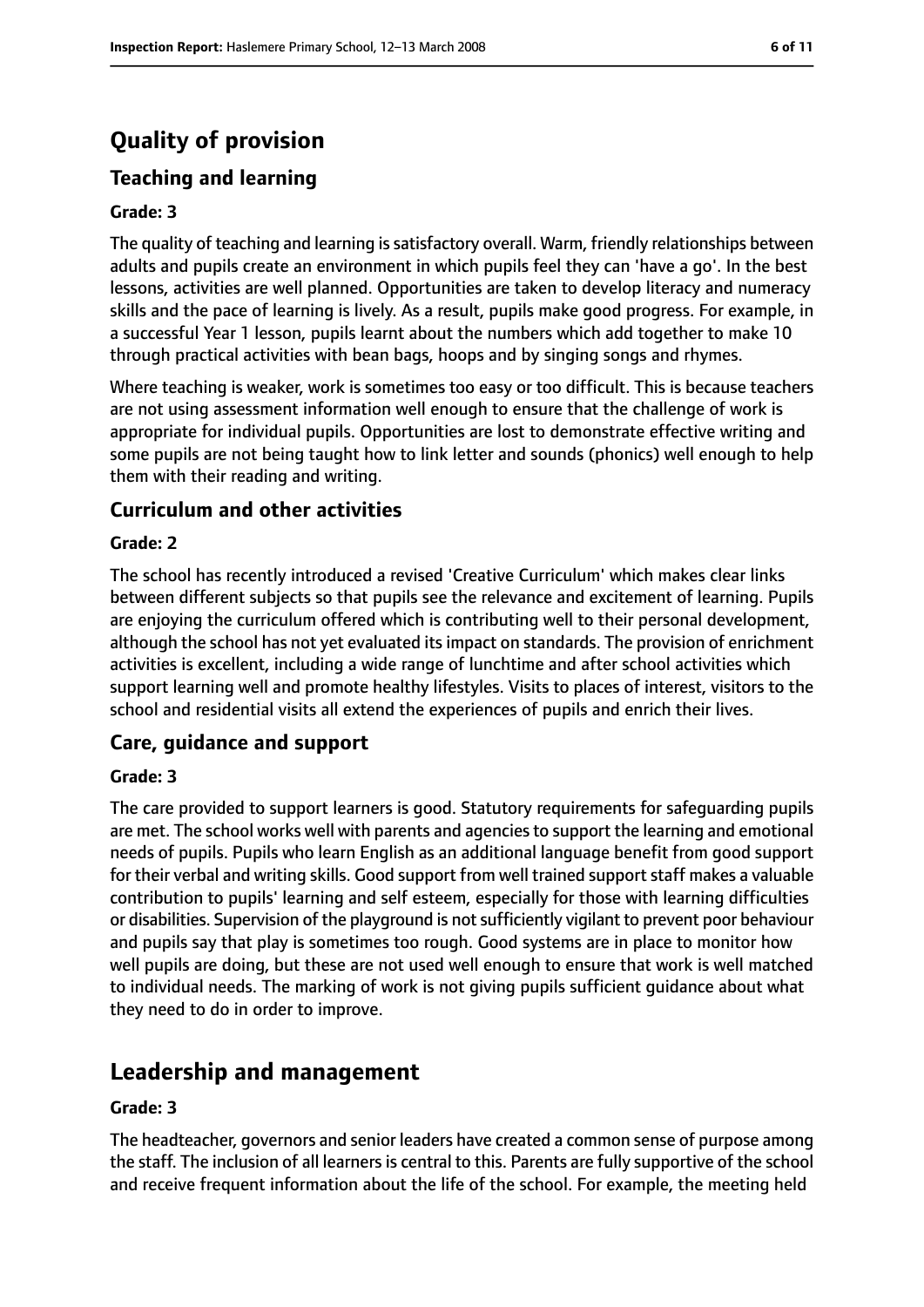for parents about the revised 'Creative Curriculum' was well attended and a useful way of engaging parents in their children's learning. Plans for school improvement involve staff and governors and identify appropriate areas for action. However, these plans are not sufficiently linked to clear, measurable improvements in pupil progress. This hinders the ability of staff and governors to effectively monitor and evaluate the impact of actions on standards and achievement as well as the progress that the school is making towards achieving its aims.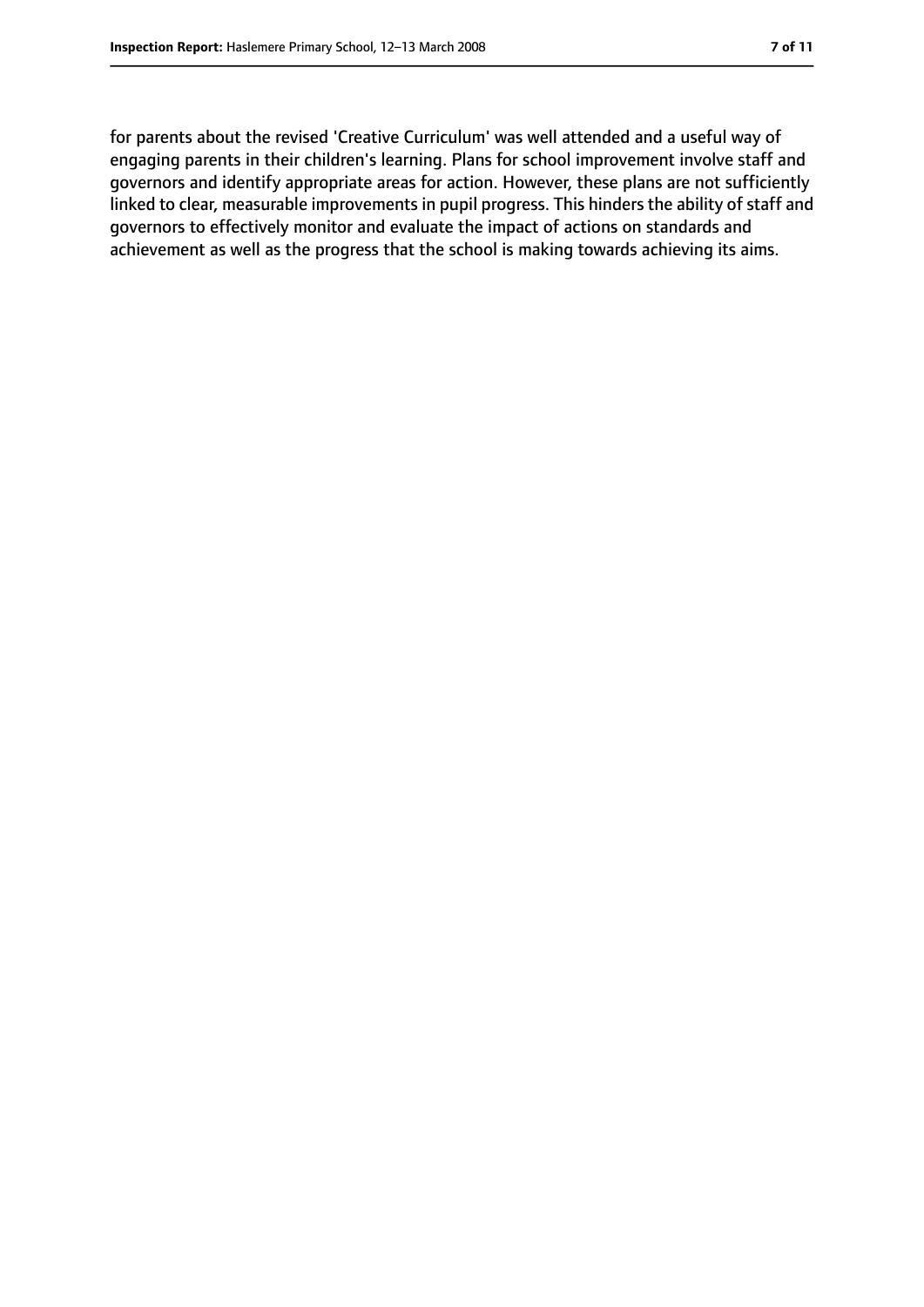**Any complaints about the inspection or the report should be made following the procedures set out in the guidance 'Complaints about school inspection', which is available from Ofsted's website: www.ofsted.gov.uk.**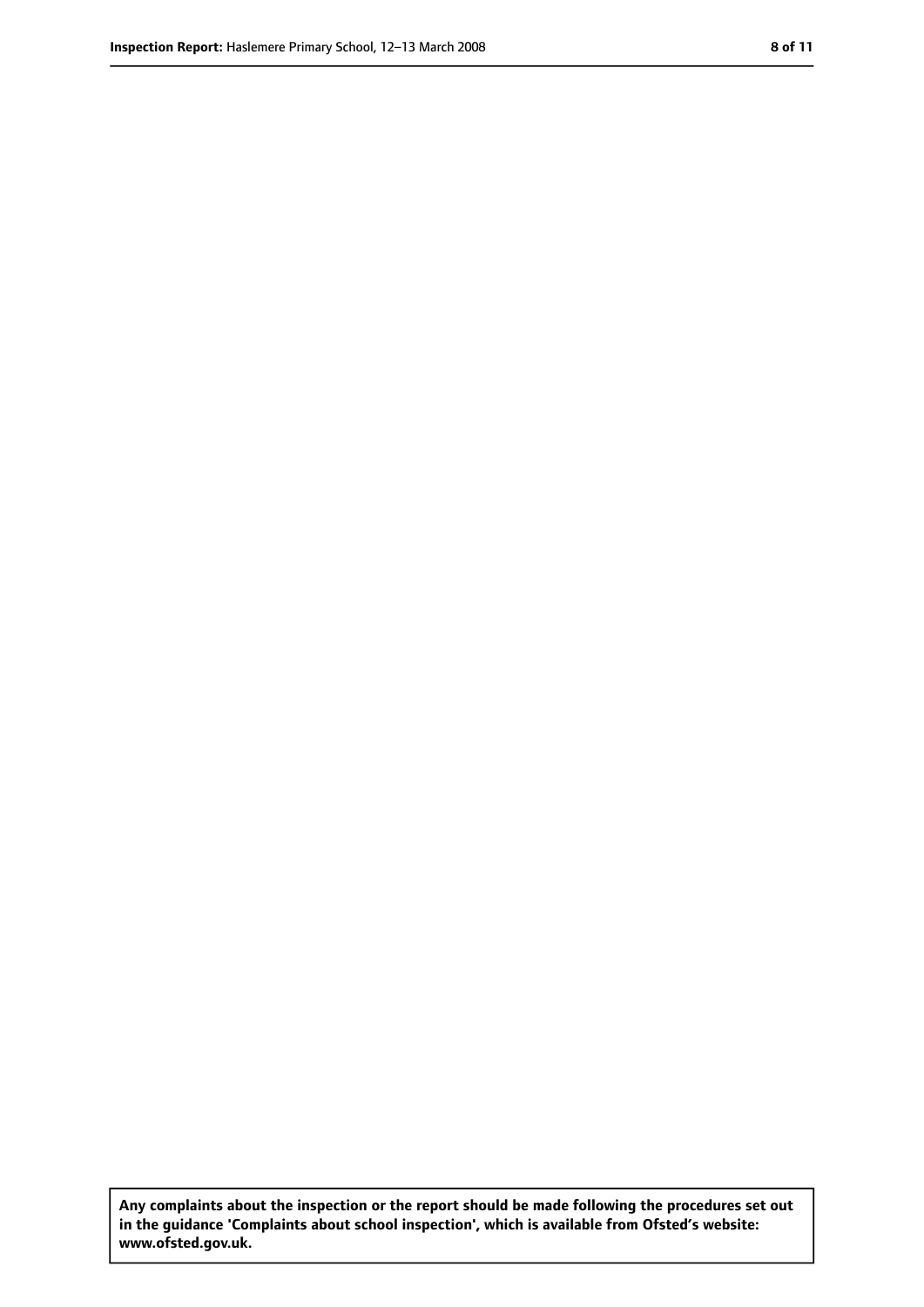#### **Annex A**

# **Inspection judgements**

| $^{\circ}$ Key to judgements: grade 1 is outstanding, grade 2 good, grade 3 satisfactory, and | School         |
|-----------------------------------------------------------------------------------------------|----------------|
| arade 4 inadequate                                                                            | <b>Overall</b> |

# **Overall effectiveness**

| How effective, efficient and inclusive is the provision of education, integrated<br>care and any extended services in meeting the needs of learners? |     |
|------------------------------------------------------------------------------------------------------------------------------------------------------|-----|
| Effective steps have been taken to promote improvement since the last<br>inspection                                                                  | Yes |
| How well does the school work in partnership with others to promote learners'<br>well-being?                                                         |     |
| The effectiveness of the Foundation Stage                                                                                                            |     |
| The capacity to make any necessary improvements                                                                                                      |     |

## **Achievement and standards**

| How well do learners achieve?                                                                               |  |
|-------------------------------------------------------------------------------------------------------------|--|
| The standards <sup>1</sup> reached by learners                                                              |  |
| How well learners make progress, taking account of any significant variations between<br>groups of learners |  |
| How well learners with learning difficulties and disabilities make progress                                 |  |

## **Personal development and well-being**

| How good is the overall personal development and well-being of the<br>learners?                                  |  |
|------------------------------------------------------------------------------------------------------------------|--|
| The extent of learners' spiritual, moral, social and cultural development                                        |  |
| The extent to which learners adopt healthy lifestyles                                                            |  |
| The extent to which learners adopt safe practices                                                                |  |
| How well learners enjoy their education                                                                          |  |
| The attendance of learners                                                                                       |  |
| The behaviour of learners                                                                                        |  |
| The extent to which learners make a positive contribution to the community                                       |  |
| How well learners develop workplace and other skills that will contribute to<br>their future economic well-being |  |

## **The quality of provision**

| How effective are teaching and learning in meeting the full range of the<br>learners' needs?          |  |
|-------------------------------------------------------------------------------------------------------|--|
| How well do the curriculum and other activities meet the range of needs<br>and interests of learners? |  |
| How well are learners cared for, guided and supported?                                                |  |

 $^1$  Grade 1 - Exceptionally and consistently high; Grade 2 - Generally above average with none significantly below average; Grade 3 - Broadly average to below average; Grade 4 - Exceptionally low.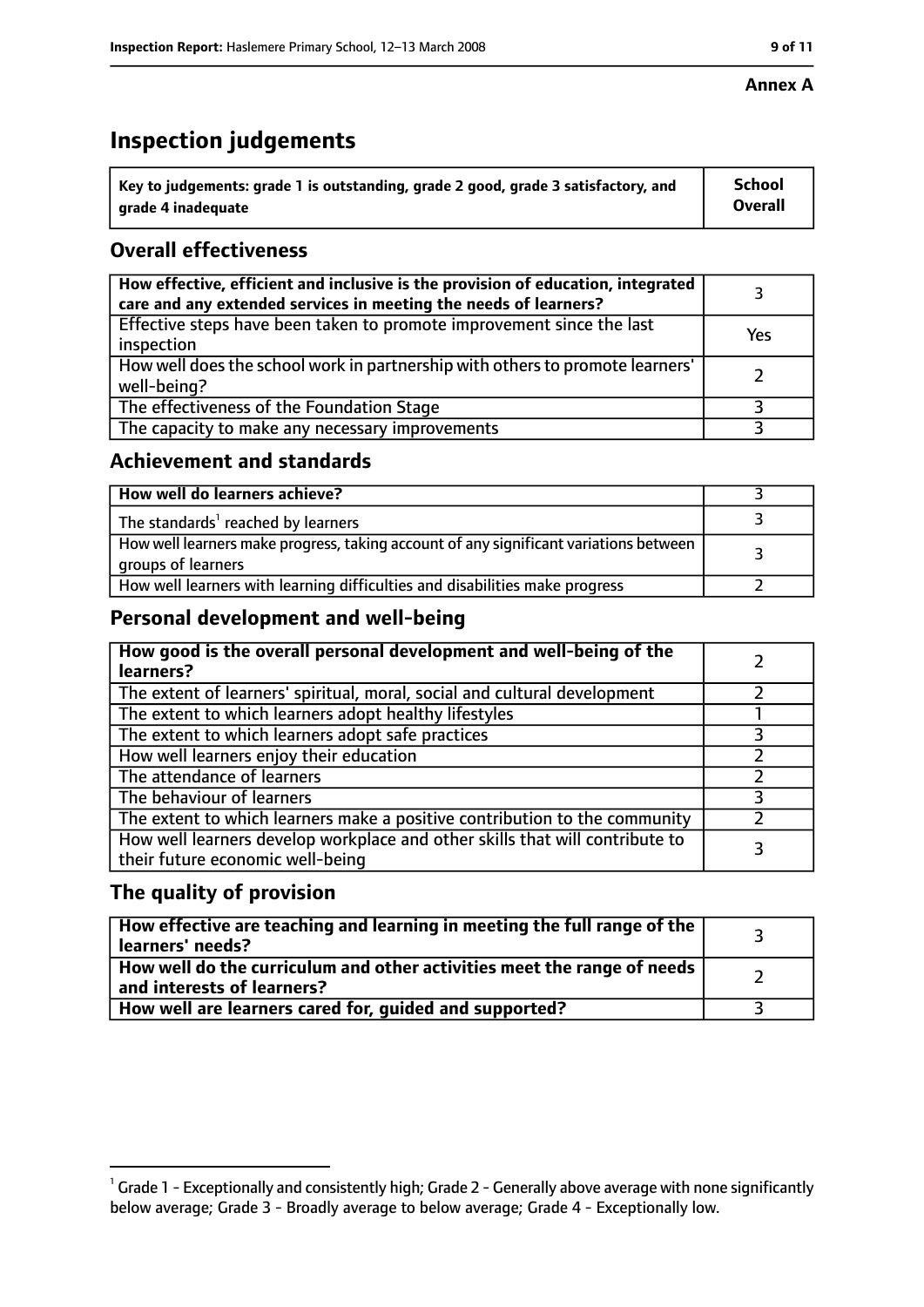# **Leadership and management**

| How effective are leadership and management in raising achievement<br>and supporting all learners?                                              |     |
|-------------------------------------------------------------------------------------------------------------------------------------------------|-----|
| How effectively leaders and managers at all levels set clear direction leading<br>to improvement and promote high quality of care and education |     |
| How effectively leaders and managers use challenging targets to raise standards                                                                 | 3   |
| The effectiveness of the school's self-evaluation                                                                                               |     |
| How well equality of opportunity is promoted and discrimination tackled so<br>that all learners achieve as well as they can                     | 3   |
| How effectively and efficiently resources, including staff, are deployed to<br>achieve value for money                                          | 3   |
| The extent to which governors and other supervisory boards discharge their<br>responsibilities                                                  | 3   |
| Do procedures for safequarding learners meet current government<br>requirements?                                                                | Yes |
| Does this school require special measures?                                                                                                      | No  |
| Does this school require a notice to improve?                                                                                                   | No  |